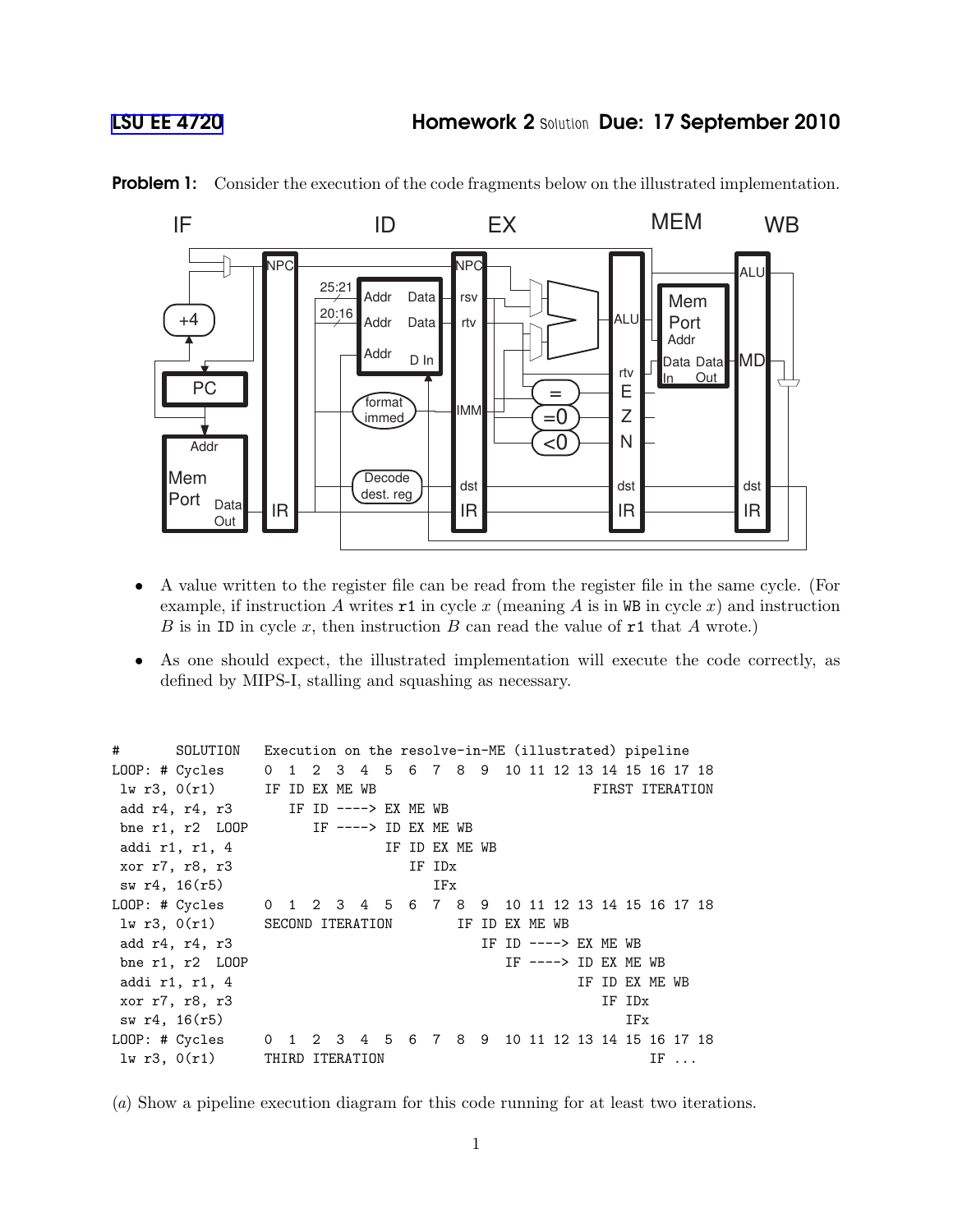Solution appears above.

Grading Note: A common mistake this semester was counting the squashed instructions, xor and sw, in the formula for the CPI. The CPI is a measure of performance, so it does not make sense to count instructions that were not supposed to be executed.

- Carefully check the code for dependencies, including dependencies across iterations.
- Base timing on the illustrated implementation, pay particular attention to how the branch executes.

(b) Find the CPI for a large number of iterations.

The iteration start times of the first three iterations (based on the IF of the first instruction) are 0, 8, and 16. The first iteration and the second iteration each take 8 cycles. The states of the pipeline at the start of the second and third iterations are identical  $(1w$  in ID, addi in ME, etc.) and therefore the third iteration will take the same amount of time as the second. Therefore we can safely say that there are 8 cycles per iteration. Since there are four instructions in the loop the  $|$  CPI is  $\frac{8}{4} = 2$  .

(c) How much faster would the code run on an implementation similar to the one above, except that it resolved the branch in EX instead of ME? Explain using the pipeline execution diagram above, or using a new one. An answer similar to the following would get no credit because "should run faster" doesn't say much: A resolution of a branch in EX occurs sooner than ME so the code above should run faster.. Be specific, and base your answer on a pipeline diagram.

With the branch resolved in EX rather than ME the target would be fetched while the branch is in ME rather than WB, that's one cycle earlier. Sounds good so far. But let's not be hasty, let's do a pipeline diagram, that's shown below.

The diagram shows that the second iteration starts one cycle earlier than before, but there is also a stall in the  $1w$ because of the dependence with the addi. Because of that stall the execution is no faster. The first iteration takes just 7 cycles, but the second takes 8, and so will subsequent iterations. So it's no faster.

| #                    | SOLUTION - Execution on the resolve-in-EX pipeline. |                |                                                               |
|----------------------|-----------------------------------------------------|----------------|---------------------------------------------------------------|
|                      |                                                     |                | LOOP: # Cycles 0 1 2 3 4 5 6 7 8 9 10 11 12 13 14 15 16 17 18 |
|                      | $1w r3$ , $0(r1)$ IF ID EX ME WB                    |                | FIRST ITERATION                                               |
|                      | add r4, r4, r3 IF ID ----> EX ME WB                 |                |                                                               |
|                      | bne r1, r2 $L OOP$ IF ----> ID EX ME WB             |                |                                                               |
| addi r1, r1, 4       |                                                     | IF ID EX ME WB |                                                               |
| xor r7, r8, r3       |                                                     | IFx            |                                                               |
|                      |                                                     |                | LOOP: # Cycles 0 1 2 3 4 5 6 7 8 9 10 11 12 13 14 15 16 17 18 |
|                      | 1w r3, 0(r1) SECOND ITERATION IF ID -> EX ME WB     |                |                                                               |
| add r4, r4, r3       |                                                     |                | IF $\rightarrow$ ID $\rightarrow$ ---> EX ME WB               |
| bne $r1$ , $r2$ LOOP |                                                     |                | IF $--->$ ID EX ME WB                                         |
| addi r1, r1, 4       |                                                     |                | IF ID EX ME WB                                                |
| xor r7, r8, r3       |                                                     |                | IFx                                                           |
|                      |                                                     |                | LOOP: # Cycles 0 1 2 3 4 5 6 7 8 9 10 11 12 13 14 15 16 17 18 |
|                      | lw r3, 0(r1) THIRD ITERATION                        |                | $IF \ldots$                                                   |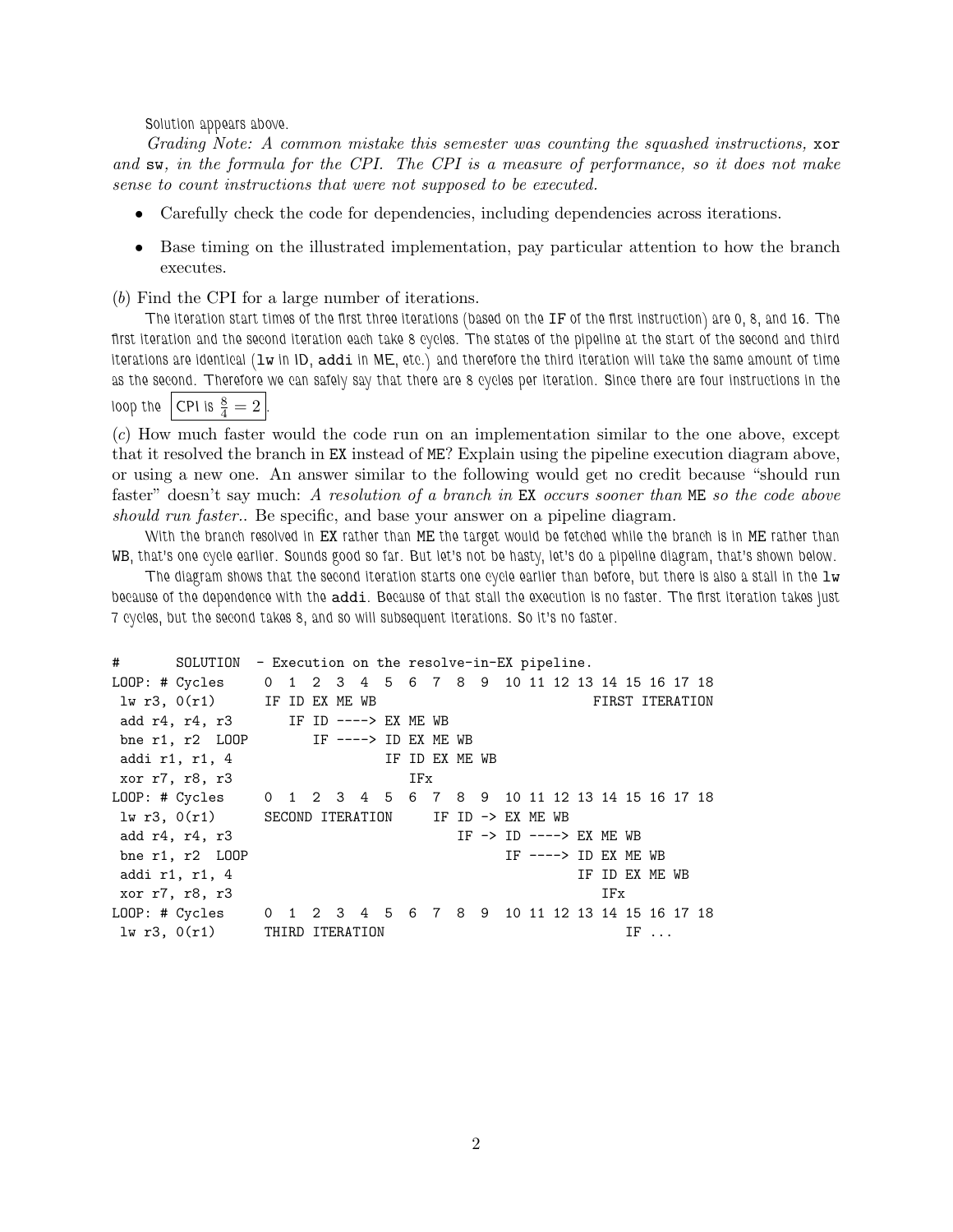**Problem 2:** Apologies in advance to those tired of the previous problem. Consider the execution of the code below on the implementation from the last problem. The code is only slightly modified. (a) Show a pipeline execution diagram for this code, and compute the CPI for a large number of iterations. It should be faster.

LOOP:

```
add r4, r4, r3
lw r3, 0(r1)
bne r1, r2 LOOP
addi r1, r1, 4
add r4, r4, r3
sw r4, 16(r5)
```
The code has been scheduled to avoid dependence stalls, the execution appears below.

| #             | SOLUTION                                                     | Execution on the resolve in ME (illustrated) pipeline |  |                |  |  |        |                |                |  |                |                |        |             |  |  |  |
|---------------|--------------------------------------------------------------|-------------------------------------------------------|--|----------------|--|--|--------|----------------|----------------|--|----------------|----------------|--------|-------------|--|--|--|
|               | LOOP: # Cycle 0 1 2 3 4 5 6 7 8 9 10 11 12 13 14 15 16 17 18 |                                                       |  |                |  |  |        |                |                |  |                |                |        |             |  |  |  |
|               | add r4, r4, r3 IF ID EX ME WB                                |                                                       |  |                |  |  |        |                |                |  |                |                |        |             |  |  |  |
|               | $lw$ r3, $0(r1)$                                             |                                                       |  | IF ID EX ME WB |  |  |        |                |                |  |                |                |        |             |  |  |  |
|               | bne r1, r2 LOOP IF ID EX ME WB                               |                                                       |  |                |  |  |        |                |                |  |                |                |        |             |  |  |  |
|               | addi r1, r1, 4                                               |                                                       |  |                |  |  |        | IF ID EX ME WB |                |  |                |                |        |             |  |  |  |
|               | add r4, r4, r3                                               |                                                       |  |                |  |  | IF IDx |                |                |  |                |                |        |             |  |  |  |
|               | sw r4, 16(r5)                                                |                                                       |  |                |  |  | IFx    |                |                |  |                |                |        |             |  |  |  |
|               | LOOP: # Cycle 0 1 2 3 4 5 6 7 8 9 10 11 12 13 14 15 16 17 18 |                                                       |  |                |  |  |        |                |                |  |                |                |        |             |  |  |  |
|               | add r4, r4, r3                                               |                                                       |  |                |  |  |        |                | IF ID EX ME WB |  |                |                |        |             |  |  |  |
| 1w r3, 0(r1)  |                                                              |                                                       |  |                |  |  |        |                |                |  | IF ID EX ME WB |                |        |             |  |  |  |
|               | bne r1, r2 LOOP                                              |                                                       |  |                |  |  |        |                |                |  | IF ID EX ME WB |                |        |             |  |  |  |
|               | addi r1, r1, 4                                               |                                                       |  |                |  |  |        |                |                |  |                | IF ID EX ME WB |        |             |  |  |  |
|               | add r4, r4, r3                                               |                                                       |  |                |  |  |        |                |                |  |                |                | IF IDx |             |  |  |  |
| sw r4, 16(r5) |                                                              |                                                       |  |                |  |  |        |                |                |  |                |                | IFx    |             |  |  |  |
|               | LOOP: # Cycle 0 1 2 3 4 5 6 7 8 9 10 11 12 13 14 15 16 17 18 |                                                       |  |                |  |  |        |                |                |  |                |                |        |             |  |  |  |
|               | add r4, r4, r3                                               |                                                       |  |                |  |  |        |                |                |  |                |                |        | $IF \ldots$ |  |  |  |

(b) How much faster would the code above run on the implementation that resolves branches in EX (from the previous problem)?

An iteration takes 6 cycles on the resolve-in-ME version (shown above); for a CPI of  $\frac{6}{4}$  . On the resolve-in-EX version the second iteration would start in cycle 5, on cycle earlier, and would not suffer stalls (unlike it's problem 1 counterpart). So it would run with a CPI of  $\frac{5}{4}$ . The question asked how much faster. A correct answer might be  $\frac{5}{4}$  versus  $\frac{6}{4}$ . (Any reasonable comparison would be just as correct.)

(c) Suppose that due to critical path issues, the resolve-in-EX implementation had a slower clock frequency. Let  $\phi_{\text{ME}}$  be the clock frequency of the resolve-in-ME implementation (the one illustrated), and  $\phi_{\text{EX}}$  be the clock frequency of the resolve-in-EX implementation. Find  $\phi_{\text{EX}}$  in terms of  $\phi_{\text{ME}}$  such that both implementations execute the code fragment above in the same amount of time. That is, find a clock frequency at which the benefit of a smaller branch penalty is neutralized by the lower clock frequency on the code fragment above.

Let  $c_{\rm EX}$  denote the number of cycles per iteration of the resolve-in-EX version and define  $c_{\rm ME}$  similarly. The execution time per iteration for the two systems are  $\frac{c_{\rm EX}}{\phi_{\rm EE}}$  and  $\frac{c_{\rm ME}}{\phi_{\rm ME}}$ . Equate the two quantities,  $\frac{c_{\rm EX}}{\phi_{\rm EE}}=\frac{c_{\rm ME}}{\phi_{\rm ME}}$  $\frac{d^2\mathbf{M}\mathbf{E}}{d^2\mathbf{M}\mathbf{E}}$  , and solve for  $\phi_{\text{EX}}$ :

$$
\phi_{\text{EX}} = \phi_{\text{ME}} \frac{c_{\text{EX}}}{c_{\text{ME}}} = \phi_{\text{ME}} \frac{5}{6}
$$